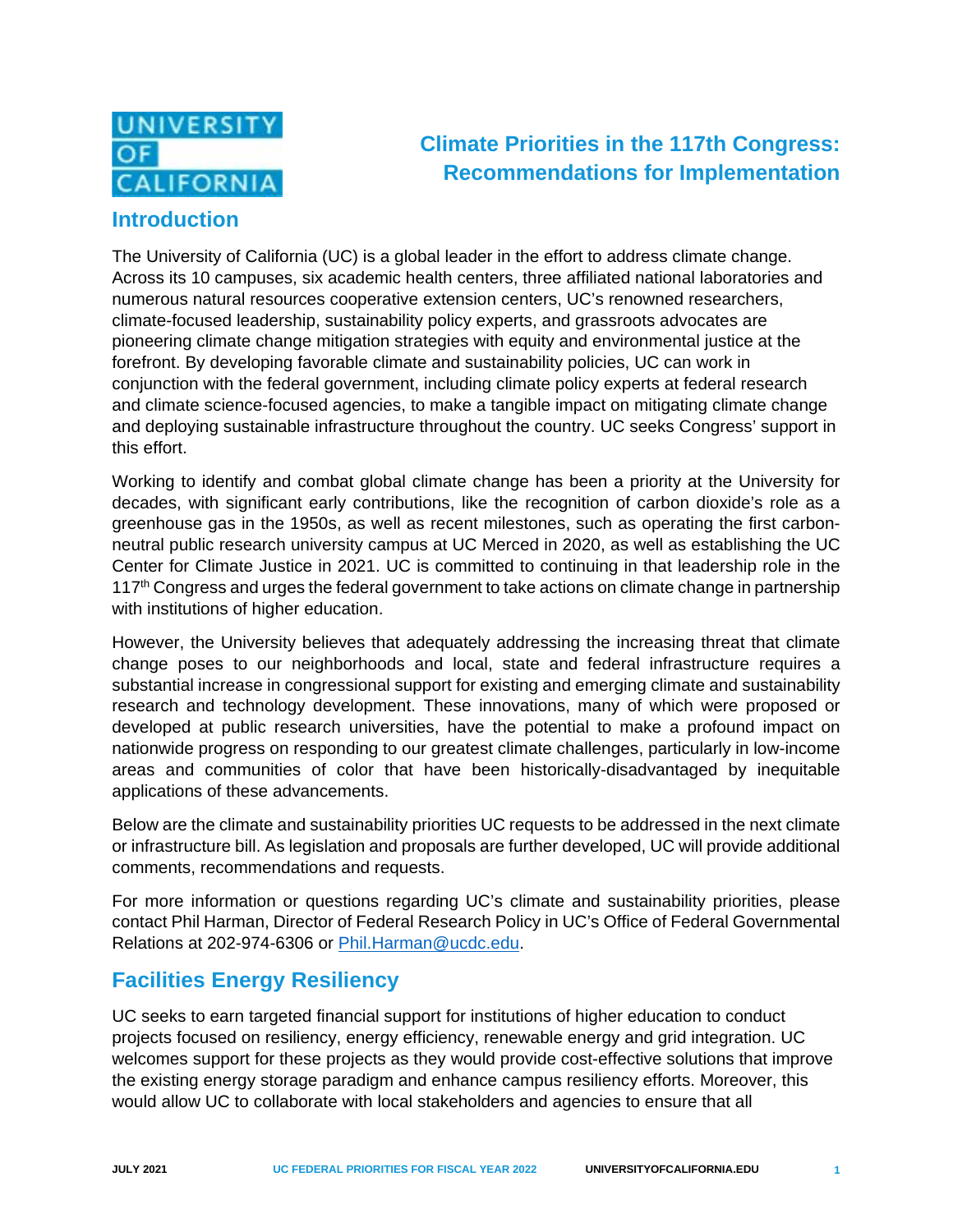communities, whether near or far from UC's campuses, benefit equitably from UC's efforts to address climate change.

#### **UC supports:**

• Distributing grants to states under a State Energy Program for project facilitation and administration of building projects that increase resiliency, energy efficiency, renewable energy and grid integration at public facilities.

## **Clean Energy Microgrid Implementation**

The University of California, San Diego's Microgrid Optimization is one example of UC's tradition of pioneering novel solutions to address climate change hazards. Federal support for similar efforts would allow UC to serve as a living laboratory for microgrid innovation, given the strong focus on energy research and campus physical energy infrastructure. UC's demonstrated and unwavering commitment to bold climate solution innovation and community outreach sets a standard for what must be accomplished to reach carbon neutrality.

At UC alone, approximately \$3-4 billion would be required to transition campuses to cleanenergy microgrid systems. Currently, UC's campuses funding sources for broader investment in microgrid deployment are constrained, as clean-energy transformation plans compete against seismic upgrades, housing projects, and other necessary capital programs. Investment from Congress, including grants and no-interest loans, would allow campuses to wind-down natural gas-fired power plants and separate from the California power grid. With increased rolling blackouts to prevent wildfires along major energy transmission routes becoming more frequent in California—and the disproportional impact of these blackouts on historically underserved communities—the need to transition to clean-energy microgrids across the state and country is apparent and overdue.

### **UC supports:**

• Funding for community outreach and project development for clean energy microgrid implementation projects that increase resiliency to climate change hazards. This would help achieve UC's goal of transitioning from natural gas combined heat and power plants (CHPs) to clean-electricity systems, a solution that would help minimize demands on the power grid and provide proof-of-concept for the value of broader investments in nationwide microgrid development.

### **Distributed Energy Resources**

The use of distributed energy resources, such as UC Irvine's use of solar power and hydrogen fuel—which is in turn generated by excess solar generation—to provide power to the campus community in a clean, efficient manner, is a critical step in reaching carbon neutrality and mitigating climate impacts. Flexible energy production, storage, and transmission will be essential to ensuring nationwide climate goals are met, and scaling this to a national level will be essential.

### **UC supports:**

• Establishing programs that provide loans to support deployment of distributed energy systems that improve grid security and resiliency, increase the use of local renewable energy resources, and enhance peak load management.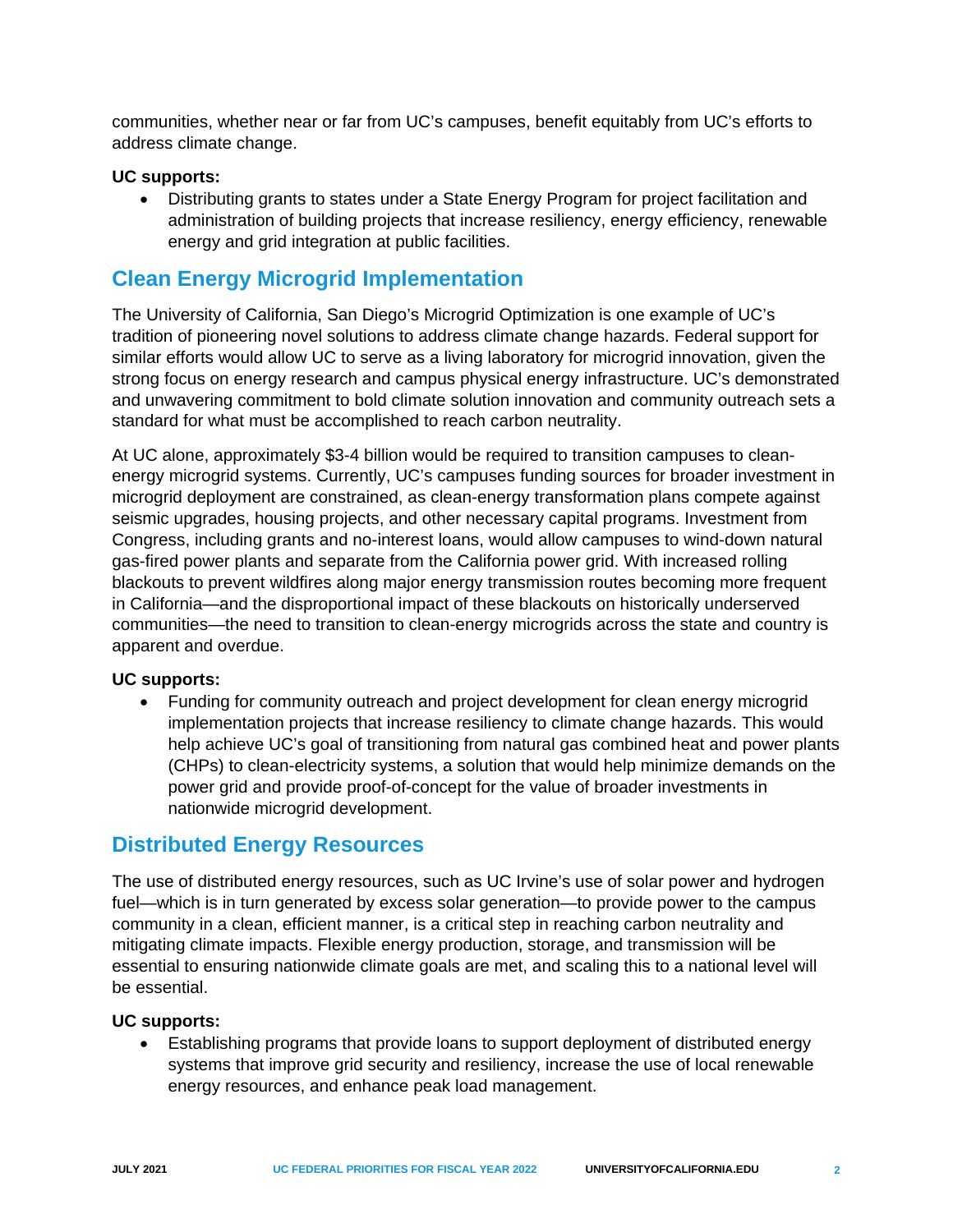# **Climate Justice**

To ensure the equitable distribution of federal investments that help meet climate goals in every community across the country, especially those which have been historically underserved—as well as to recognize that environmental, social and health impacts due to climate change are not distributed equally—UC urges Congress to approach climate-related legislation with an emphasis on climate justice. Legislative proposals that emphasize climate justice recognize the historic inequities that have led to disproportionate climate change impacts on communities of color and low-income communities, and would move to reverse this harmful trend. By ensuring the federal government includes climate justice as a pillar of its climate-focused efforts, and by empowering local communities to meaningfully engage with climate change mitigation in their neighborhoods, this goal can be achieved.

### **UC supports:**

- Codification of existing requirements that federal agencies integrate climate justice into their missions and develop comprehensive, agency-wide strategies.
- Establishing grants to support and empower local communities to participate in federal regulatory decision-making processes affecting the quality of their local environment and social dimensions.
- Developing competitive grant programs to support community-level zero-waste initiatives.
- Developing a national strategic action plan to ensure that public health and health care systems are prepared for the impacts of climate change; to help with state and local efforts to develop climate preparedness plans; to expand research into the intersection of climate change and health; and to enhance the federal government's ability to track the spread of infectious diseases due to climate change.

## **Other Areas of Opportunity**

To accelerate the nationwide transition to sustainable energy infrastructure, additional support for climate change research and development, deployment of clean-energy infrastructure and similar investments are needed. Direct investment in UC's efforts to further its own sustainability efforts and defray the cost of expanding on-campus infrastructure will allow UC's researchers and sustainability experts to dedicate time and energy to refining and simplifying these advancements, making them portable and scalable for nationwide benefit.

### **UC supports:**

- Providing at least \$35 billion for climate research and development, as outlined in the American Jobs Plan, helping achieve technology breakthroughs that address the climate crisis and position America as the global leader in clean energy technology and clean energy jobs.
- Developing a 21<sup>st</sup> century power grid that improves the resiliency, performance and efficiency of the electric grid, while ensuring the provision of safe, secure, reliable and affordable power.
- Developing competitive grant programs for energy efficiency and renewable energy improvements in public school facilities.
- Developing programs to award grants to nonprofit organizations to purchase energy efficiency materials for installation in nonprofit buildings.